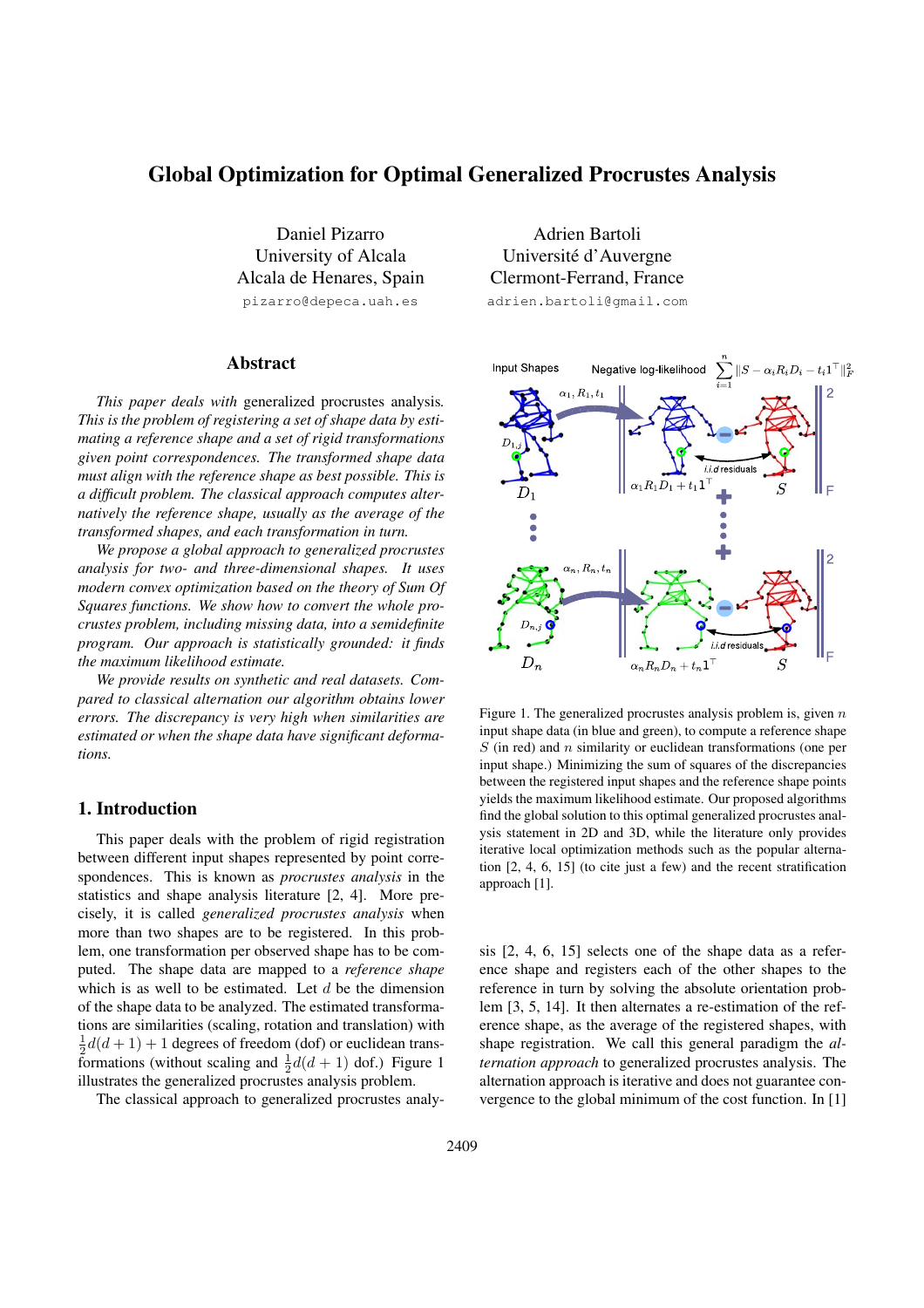a stratified approach is proposed where procrustes analysis is first solved with affine transformations. The solution is then 'upgraded' to similarity or euclidean transformations. The main advantage of the stratified approach is that, unlike alternation, it obtains all transformations simultaneously. It has better performance than the alternation approach but still uses iterative Newton based optimization. It is thus not guaranteed to find the global minimum of the cost function either.

Our paper uses the optimal cost function (in the sense of maximum likelihood) that involves all sought transformations and the unknown reference shape. We propose an algorithm that, unlike the alternation and the stratified approaches, always finds the global minimum. It is based on the recent Sum Of Squares (SOS) theory [7, 10] from algebraic geometry that allows one to find global bounds of polynomials with both equality and inequality constraints [9].

We first show how to express generalized procrustes analysis for similarity and euclidean transformations in 2D and 3D as a polynomial optimization problem, with polynomial constraints. Based on the SOS theory, we then show how to obtain the global minimum of the cost using an SOS Program (SOSP) relaxation of the original problem [7], and its translation into a convex semidefinite program (SDP) [13].

This paper is organized as follows. The problem statement, state of the art on procrustes analysis and insights into the SOS theory are given in §2. Our global and optimal approach to generalized procrustes analysis is presented in §3. Experimental results on simulated and real data are reported in §4 and conclusions drawn in §5. Finally, appendix A gives details on the SOS theory and its use in optimization.

### **2. Preliminaries and Previous Work**

### **2.1. Problem Statement**

We define  $T \triangleq \{R_1, t_1, \alpha_1, \ldots, R_n, t_n, \alpha_n\}$  to be the set of *n* similarities  $T_i : \mathbb{R}^d \to \mathbb{R}^d$  where  $R_i \in SO(d)$  are rotation matrices,  $t_i \in \mathbb{R}^d$  are translation vectors and  $\alpha_i >$ 0 are scale factors. Euclidean transformations are obtained as a special case by setting  $\alpha_1 = \cdots = \alpha_n = 1$ . The input shapes are represented by n matrices  $D_1, \ldots, D_n$ . Each shape  $D_i \in \mathbb{R}^{d \times m}$  is composed of m d-dimensional points:

$$
D_i = (D_{i,1} \cdots D_{i,m}) \qquad D_{i,j} \in \mathbb{R}^d. \tag{1}
$$

The problem to be solved can be cast as the one of finding the set of similarities  $T$  and the reference shape  $S = (S_1 \cdots S_m) \in \mathbb{R}^{d \times m}$  that minimize the cost function  $\mathcal E$  defined as:

$$
\mathcal{E}(T, S) = \sum_{i=1}^{n} \sum_{j=1}^{m} v_{i,j} \|S_j - \alpha_i R_i D_{i,j} - t_i\|_2^2, \qquad (2)
$$

where  $\|\mathbf{u}\|_2 = \sqrt{\mathbf{u}^{\top}\mathbf{u}}$  is the vector two-norm. The variables  $v_{i,j} \in \{0,1\}$  allow us to model *missing data*, the fact that some points may not be observed in some shapes. The cost function (2) is not gauge invariant. Some constraints are thus needed to fix the reference frame. This cost is also called reference-space model; it corresponds to the negative log-likelihood for *i.i.d.* gaussian noise (see [1] for more details.) Equation (2) can also be written as:

$$
\mathcal{E}(T, S) = \sum_{i=1}^{n} \left\| (S - \alpha_i R_i D_i - t_i \mathbf{1}^\top) V_i \right\|_F^2, \quad (3)
$$

where  $\|\mathbf{u}\|_F = \sqrt{\text{tr}(\mathbf{u}^\top \mathbf{u})}$  is the Frobenius norm,  $1 \in$  $\mathbb{R}^{m \times 1}$  is an all-one vector and  $V_i \in \mathbb{R}^{m \times m}$  is the diagonal matrix  $V_i = \text{diag}(v_{i,1}, \dots, v_{i,m})$ . The final problem statement is obtained by adding the constraints that the transformations in  $T$  are similarities:

$$
\min_{T,S} \mathcal{E}(T,S) \quad R_i \in SO(d) \quad \alpha_i > 0 \quad i = 1, \cdots, n. \tag{4}
$$

### **2.2. Previous Work**

Most procrustes analysis algorithms in the literature are based on the idea of alternating the estimation of the transformations and of the reference shape. One possible implementation is:

- 1. Initialize the transformations to identity  $(R_i = I, \alpha_i =$ 1,  $t_i = 0$ ;  $\forall i$ )
- 2. Compute the reference shape as the average of registered shapes:

$$
S = \sum_{i=1}^{n} \left( \alpha_i R_i D_i + t_i \mathbf{1}^\top \right) \left( \sum_{i=1}^{n} V_i \right)^{-1}
$$

- 3. Compute each transformation in turn by solving the absolute orientation problem (see below): for  $i = 1, \dots, n$ , compute  $T_i$  from  $D_i$ ,  $S$  and  $V_i$
- 4. Stop if the reference shape does not change else goto 2

Most of the implementations of the alternation approach differ by how they solve the absolute orientation problem (both iterative [3] and algebraic closed-form solutions [5, 14] were proposed) and how they bootstrap the algorithm (for instance, one may replace step 1 by setting the reference shape to one of the shape data.) Integrated alternation solutions for multiple shapes using total least squares have been recently proposed [6, 15].

A recent approach based on the concept of stratification used in Structure-from-Motion has been proposed in [1]. Instead of alternating, the reference shape and the set of transformations are computed simultaneously using a convex cost function that approximates the negative log likelihood. Affine transformations are computed first; they are then upgraded to euclidean or similarity transformations.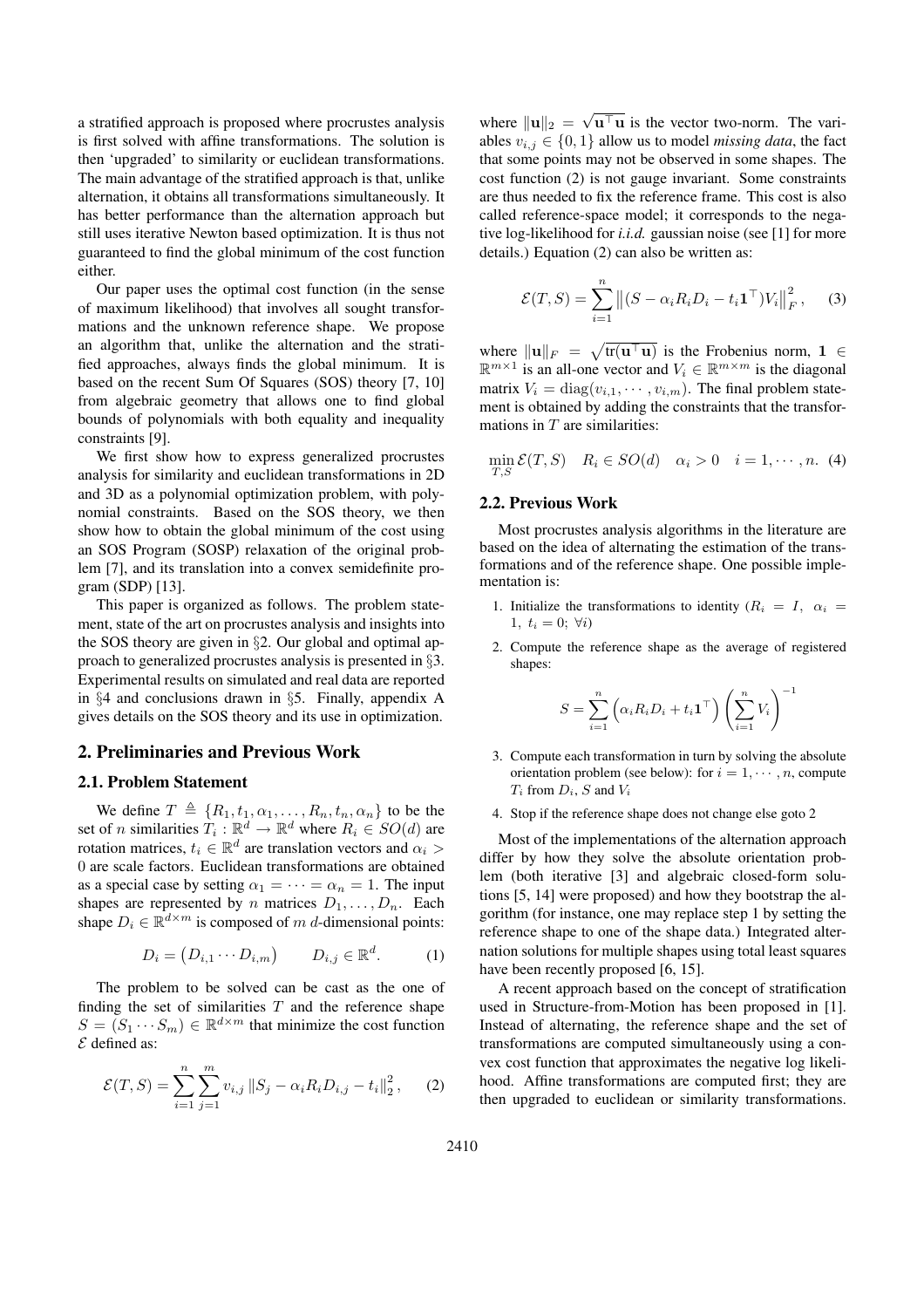The result is global but suboptimal, and is finally refined using Newton like minimization.

To summarize, the literature does not have any global optimization solution to the optimal (maximum likelihood) formulation of generalized procrustes analysis. We propose such an approach, that deals with both similarity and euclidean transformations in 2D and 3D, and reduces the problem to a simple SDP, by using the recent SOS theory.

#### **2.3. Optimization and Sum of Squares Theory**

We briefly describe how to convert a constrained polynomial optimization problem into an SOSP. More details on the SOS theory [7, 10] and its use in optimization [9, 11] can be found in the literature.

Many optimization problems are to find bounds of multivariate polynomials under polynomial constraints:

$$
\min f(x)
$$
  
subject to  $g_i(x) \ge 0, \quad i = 1, \dots, M$   

$$
h_j(x) = 0, \quad j = 1, \dots, N
$$
 (5)

This is an NP-Hard and non-convex problem for which a global solution cannot be generally found. However, some modern results in the field of algebraic geometry [7, 10] have shown that one can find a computational relaxation method that 'converts' a polynomial optimization problem into an SDP in some cases. This is based on the SOS theory; a polynomial  $f(x)$  is an SOS if  $f(x) = \sum_{i=1}^{n} f_i^2(x)$ . The SOS condition is stricter than non-negativity and generally more computationally tractable.

The SOS relaxation approach to solve the optimization problem (5) first replaces inequalities with SOS conditions and includes an scalar variable  $\gamma$  that represents the lower bound of the polynomial  $f(x)$ . Second, it uses auxiliary variables (polynomials  $\lambda_i(x)$  and SOS polynomials  $\sigma_i(x)$ ) in order to include all constraints in the cost. This technique is based on the so-called *positivstellensatz* property, a central result in algebraic geometry, that converts the constrained optimization problem (5 )into the following general SOSP:

min 
$$
-\gamma
$$
 (6)  
\nsubject to  $f(x) - \gamma - (\sigma_0(x) + \sum_j \lambda_j(x)h_j(x) + \sum_i \sigma_i(x)g_i(x) + \dots)$  is an SOS  
\n $\sigma_i(x)$  is an SOS  $i = 1, \dots, M$ 

Every SOSP can be exactly converted to an equivalent semidefinite program (SDP) and thus powerful convex optimization tools such as SeDuMi [13] can be used to globally solve any SOSP. [7, 8] give a comprehensive explanation about the exact relationship between an SOSP and an SDP.

In fact, there are tools [9] available that solve any SOSP using SDP solvers and do the conversion automatically.

The solution of the SOSP gives a lower bound  $\gamma$  of the polynomial and the value of  $x$  for that bound. As it is commented in [8], for some "rare" examples of polynomials, the bound obtained can be useless and thus the SOS relaxation is not near enough to the original problem.

### **3. Global Generalized Procrustes Analysis**

We describe next our approach to the generalized procrustes analysis problem. It is optimal in the sense of maximum likelihood: our approach is guaranteed to find a global minimum of the negative log-likelihood function; it is based on the SOS theory. We first show how the optimal unknown translations and reference shape can be computed in closedform. The closed-forms are then substituted in the original cost function.

We then examine the gauge properties of the reduced cost function and show how to find the optimal rotations and scale factors. Our approach is applicable in 2D and in 3D, the two cases of interest in shape analysis, and can be used for euclidean and similarity transformations.

It is worth of note that at no time in the derivation below we approximate the negative log likelihood: our algorithms end up minimizing it exactly and globally in all cases.

# **3.1. The Translations and Reference Shape**

We show how to convert the problem presented in equation (4) into a reduced one, where the set of unknowns consists of scale factors  $\alpha_1, \dots, \alpha_n$  and rotation matrices  $R_1, \cdots, R_n$ .

**The translations.** The optimal translations  $t_1, \dots, t_n$  are first obtained from the cost function (3). By setting  $\frac{\partial \mathcal{E}}{\partial t_i}(T, S) = 0$  we obtain:

$$
t_i = \frac{1}{m_i} \sum_{j=1}^{m} (S_j - \alpha_i R_i D_{i,j}) v_{i,j} = \frac{1}{m_i} (S - \alpha_i R_i D_i) V_i \mathbf{1}, (7)
$$

where  $m_i = \sum_{j=1}^m v_{i,j}$  is the number of visible points in shape  $D_i$ . By introducing equation (7) into (3) the following reduced cost is obtained:

$$
\mathcal{E}(\bar{T}, S) = \sum_{i=1}^{n} \left\| (S - \alpha_i R_i D_i) \left( I - V_i \frac{\mathbf{1} \mathbf{1}^\top}{m_i} \right) V_i \right\|_F^2, \quad (8)
$$

where  $\overline{T} = \{R_1, \alpha_1, \cdots, R_n, \alpha_n\}$ , and I is the identity matrix.

**The reference shape.** By differentiating the reduced cost (8) as  $\frac{\partial \mathcal{E}}{\partial S}(\overline{T}, S) = 0$  we obtain:

$$
SM = \sum_{i=1}^{n} \alpha_i R_i D_i M_i, \qquad (9)
$$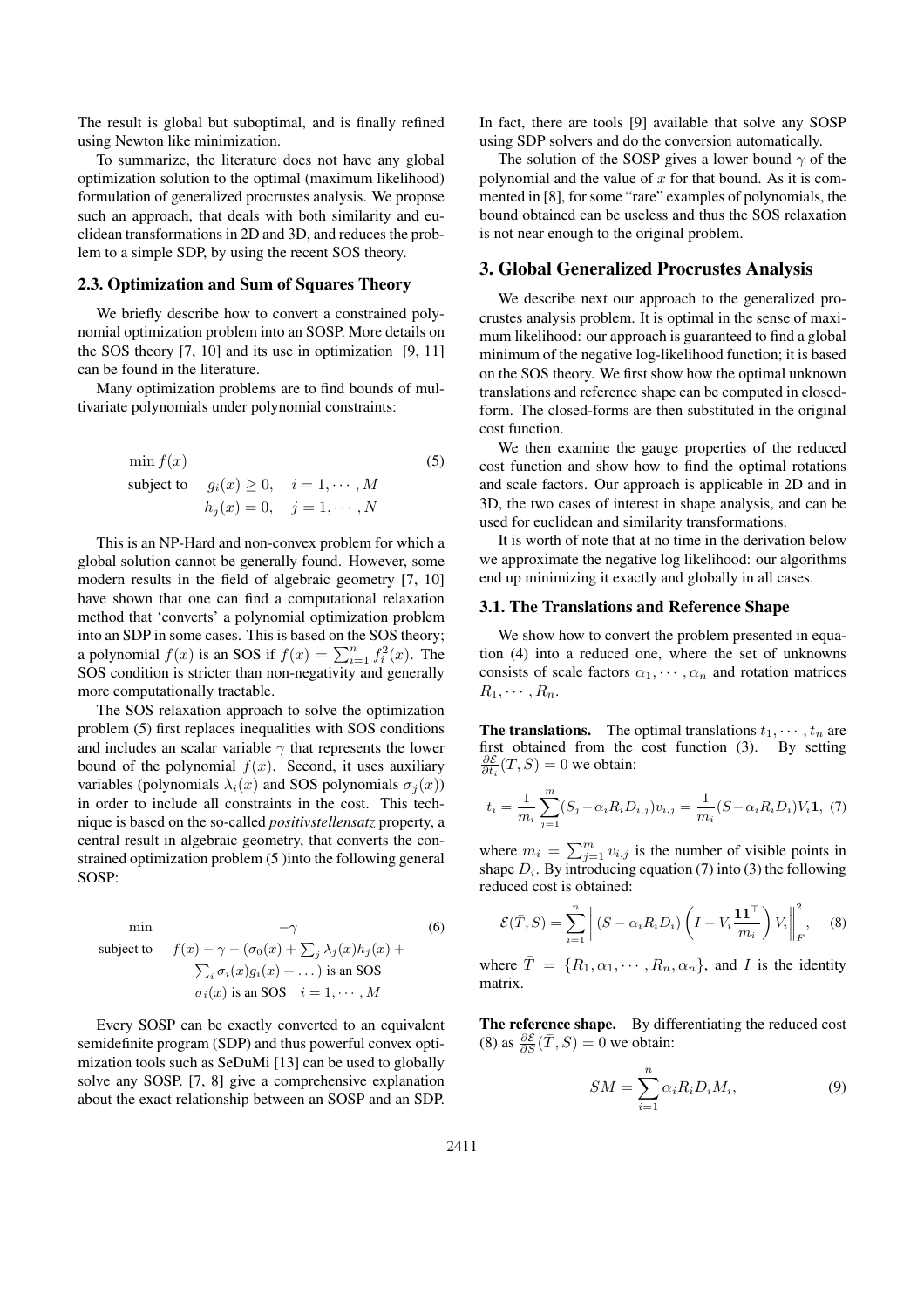with  $M_i = \left(I - \frac{V_i \mathbf{1} \mathbf{1}^\top}{m_i}\right) V_i$  and  $M = \sum_{i=1}^n M_i$ . Matrix M must thus be inverted to compute S. It is an  $m \times m$ symmetric matrix having the following properties:

• Matrix  $M$  has, at least, a single zero eigenvalue. The vector  $\mathbf{1}^\top$  is the basis of the left nullspace of M (*i.e.*  $\mathbf{1}^\top M = 0^\top$ ). The proof is straightforward; since  $\mathbf{1}^\top V_i \mathbf{1} = m_i$ :

$$
M_i \mathbf{1} = \mathbf{1}^\top - \mathbf{1}^\top \frac{V_i \mathbf{1} \mathbf{1}^\top}{m_i} = 0; \ \forall i. \tag{10}
$$

• If a point j is missing in all shapes (*i.e.*  $v_{i,j} = 1 \quad \forall i$ ), the dimension of the left nullspace of  $M$  is larger than one. The proof is also straightforward; since in the case of a missing point j in all shapes, all matrices  $V_i$ share the zero *i*-th row and column, and so does  $M$ . In this case any all-zero vector with a non-zero constant in its  $j$ -th position belongs to the left nullspace of  $M$ .

Assuming that all points are seen by at least one shape, the nullspace of  $M$  accounts for the fact that the cost function is invariant to a constant offset in  $S \to S + t_o \mathbf{1}^\top$  and  $t_i \rightarrow t_i + t_o$ . An extra constraint is needed to solve equation (9) for an unique S, fixing  $t<sub>o</sub>$  to a specific value. We propose to force the reference shape's centre of gravity to lie at the origin:

$$
S1 = \sum_{j=1}^{m} S_j = 0.
$$
 (11)

This means that  $SV_i\mathbf{1} + S(I - V_i)\mathbf{1} = 0$ :  $\forall i$  and:

$$
SV_i \mathbf{1} = -S(I - V_i)\mathbf{1}; \ \forall i. \tag{12}
$$

Taking into account equation (12), if  $S1 = 0$  the following equality holds:

$$
SM = S \sum_{i=1}^{n} \left( I + \frac{(I - V_i)\mathbf{1}\mathbf{1}^\top}{m_i} \right) V_i = S\tilde{M}, \quad (13)
$$

Contrarily to matrix  $M$ , matrix  $\tilde{M}$  is invertible if all shape points are seen at least by one of the shapes. By introducing equation (13) in (9), which implicitly imposes the constraint  $S1 = 0$ , we can thus get S as:

$$
S = \sum_{i=1}^{n} \left( \alpha_i R_i \hat{D}_i \right) \tilde{M}^{-1}, \tag{14}
$$

where  $\hat{D}_i = D_i \left( I - \frac{V_i \mathbf{1} \mathbf{1}^\top}{m_i} \right) V_i$ . By substituting S from equation  $(14)$  in equation  $(8)$  a new reduced cost function is obtained in terms of rotation matrices and scale factors:

$$
\mathcal{E}(\bar{T}) = \sum_{i=1}^{n} \left\| \left( \sum_{k=1}^{n} \alpha_k R_k \hat{D}_k \right) \tilde{M}^{-1} \left( I - \frac{V_i \mathbf{1} \mathbf{1}^\top}{m_i} \right) V_i - \alpha_i R_i \hat{D}_i \right\|_F^2.
$$
\n(15)

For simplicity equation (15) is rewritten:

$$
\mathcal{E}(\bar{T}) = \sum_{i=1}^{n} \left\| \sum_{k=1}^{n} \alpha_k R_k \tilde{D}_k^i - \alpha_i R_i \hat{D}_i \right\|_F^2, \quad (16)
$$

where  $\tilde{D}_k^i = \hat{D}_k \tilde{M}^{-1} \left( I - \frac{V_i \mathbf{1} \mathbf{1}^\top}{m_i} \right) V_i$ .

The main difficulty in obtaining the global minimum of (16) comes from the  $SO(d)$  constraints for each matrix  $R_i$ . Such constraints are nonlinear and nonconvex in the coefficients of  $R_i$  and there is no linear parameterization that could enforce it. Assuming an iterative and non-linear optimization strategy (*e.g.* Sequential Quadratic Programming) as a possible solution, the constraints can be iteratively imposed but it is not guaranteed that a global minimum is reached, even if a proper initialization were provided.

#### **3.2. Gauge Freedoms and Degeneracy**

It is clear from equation (16) that the reduced cost function is invariant to a rotation  $R_o$  applied to the whole set of rotation matrices  $R_1, \ldots, R_n$  (the set  $R_0, R_1, \ldots, R_0, R_n$  is equivalent.) For unicity we fix  $R_1 = I$ .

Unlike the rotation, the cost function is not invariant to a scale factor applied to the set of scales  $\alpha_1, \ldots, \alpha_n$ : the problem has a trivial solution with  $\mathcal{E} = 0$  if  $\alpha_1 = \cdots =$  $\alpha_n = 0$ . To remove this degeneracy we set  $\alpha_1 = 1$ .

## **3.3. Rotations and Scales in 3D**

**Principle.** The minimization of equation (16) for  $d = 3$ can be rewritten as a multivariate minimization problem in  $5n$  variables (where n is the number of shapes.) First, for each rotation matrix  $R_i$  its equivalent unitary quaternion is used  $q_i = (q_{i,1} \quad q_{i,2} \quad q_{i,3} \quad q_{i,4})$ . Each rotation matrix  $R_i$ is then expressed as a vector  $r_i$  of polynomials in  $q_i$ :

$$
r_{i} = \begin{pmatrix} q_{i,1}^{2} + q_{i,2}^{2} - q_{i,3}^{2} - q_{i,4}^{2} \\ 2q_{i,2}q_{i,3} + 2q_{i,1}q_{i,4} \\ 2q_{i,2}q_{i,4} - 2q_{i,1}q_{i,3} \\ 2q_{i,2}q_{i,3} - 2q_{i,1}q_{i,4} \\ q_{i,1}^{2} + q_{i,3}^{2} - q_{i,2}^{2} - q_{i,4}^{2} \\ 2q_{i,3}q_{i,4} + 2q_{i,2}q_{i,1} \\ 2q_{i,2}q_{i,4} + 2q_{i,1}q_{i,3} \\ 2q_{i,3}q_{i,4} - 2q_{i,1}q_{i,2} \\ q_{i,1}^{2} + q_{i,4}^{2} - q_{i,2}^{2} - q_{i,3}^{2} \end{pmatrix}.
$$
 (17)

Equation (16) can be expressed as:

$$
\mathcal{E}(\bar{T}) = \sum_{i=1}^{n} \sum_{j=1}^{m} \left\| \left( \sum_{k=1}^{n} \alpha_k R_k \tilde{D}_{k,j}^i - \alpha_i R_i \hat{D}_{i,j} \right) \right\|^2.
$$
\n(18)

By using the quaternion parameterization we get:

$$
\mathcal{E}(\bar{T}) = \sum_{i=1}^{n} \sum_{j=1}^{m} \left\| \frac{1}{n} \sum_{k=1}^{n} \tilde{A}_{k,j}^{i} \alpha_k r_k - \hat{A}_{i,j} \alpha_i r_i \right\|^2, \quad (19)
$$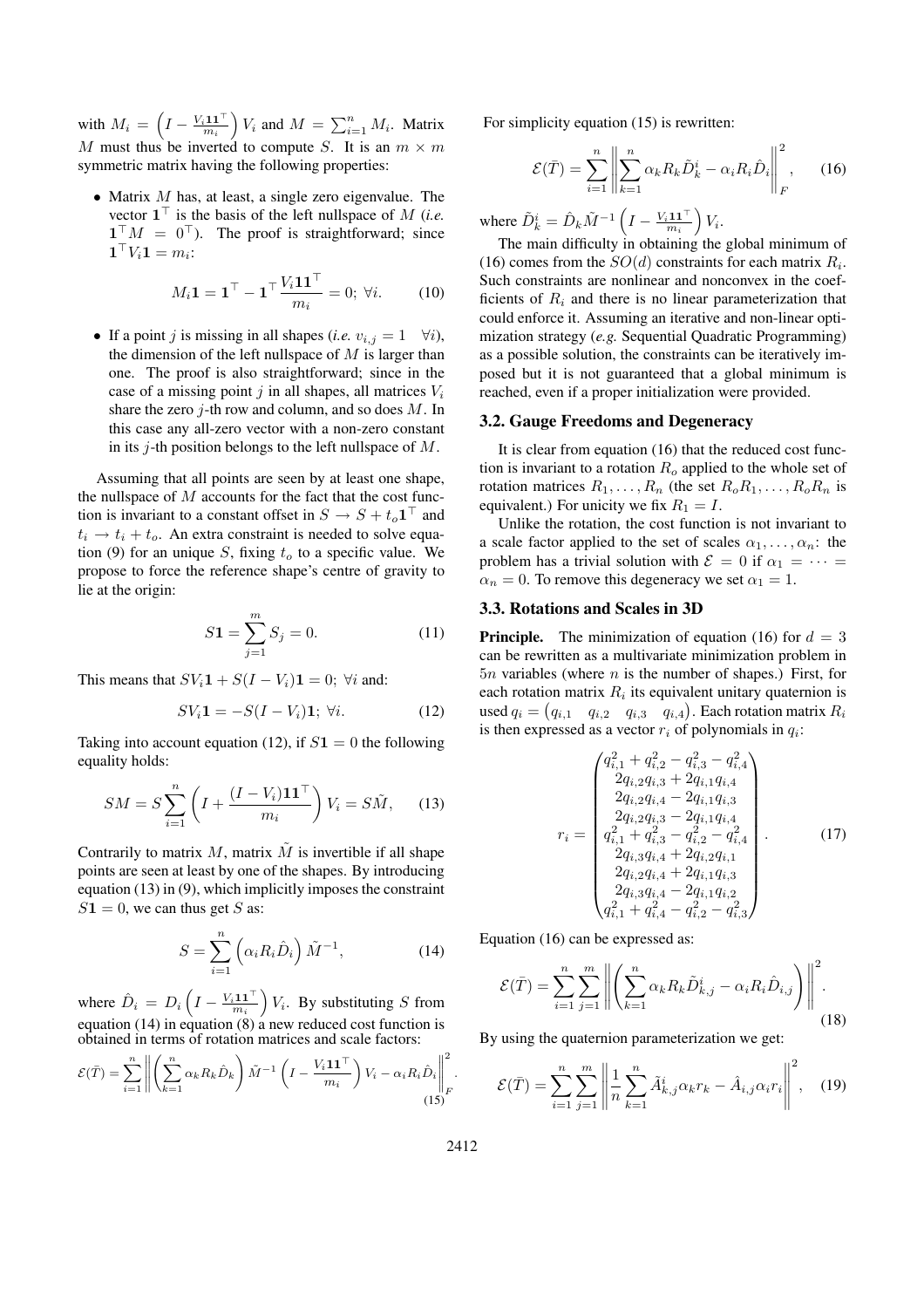where:

$$
\tilde{A}_{k,j}^i = \begin{pmatrix} \left( \tilde{D}_{k,j}^i \right)^\top & 0_{1 \times 3} & 0_{1 \times 3} \\ 0_{1 \times 3} & \left( \tilde{D}_{k,j}^i \right)^\top & 0_{1 \times 3} \\ 0_{1 \times 3} & 0_{1 \times 3} & \left( \tilde{D}_{k,j}^i \right)^\top \end{pmatrix},
$$

and:

$$
\hat{A}_{i,j} = \begin{pmatrix} \hat{D}_{i,j}^{\top} & 0_{1\times 3} & 0_{1\times 3} \\ 0_{1\times 3} & \hat{D}_{i,j}^{\top} & 0_{1\times 3} \\ 0_{1\times 3} & 0_{1\times 3} & \hat{D}_{i,j}^{\top} \end{pmatrix},
$$

By naming  $\bar{r}$  the following 9n vector:

$$
\bar{r} = \begin{pmatrix} \alpha_1 r_1 \\ \vdots \\ \alpha_n r_n \end{pmatrix},\tag{20}
$$

equation (19) is rewritten as:

$$
\mathcal{E}(\bar{T}) = \bar{r}^{\top} \left( \sum_{j=1}^{m} A_j^{\top} A_j \right) \bar{r} = \bar{r}^{\top} L \bar{r}, \qquad (21)
$$

where  $A_j \in \mathbb{R}^{3n \times 9n}$ :

$$
A_j = \begin{pmatrix} \hat{A}_{1,j} - \tilde{A}_{1,j}^1 & -\tilde{A}_{2,j}^1 & \cdots & -\tilde{A}_{n,j}^1 \\ -\tilde{A}_{1,j}^2 & \hat{A}_{2,j} - \tilde{A}_{2,j}^2 & \cdots & -\tilde{A}_{n,j}^2 \\ \vdots & \vdots & \ddots & \vdots \\ -\tilde{A}_{1,j}^n & -\tilde{A}_{2,j}^n & \cdots & \hat{A}_{n,j} - \tilde{A}_{n,j}^n \end{pmatrix}.
$$

The uniqueness and non-degeneracy constraints  $R_1 = I_{3\times 3}$ and  $\alpha_1 = 1$  could be imposed directly in the SOSP as regular equalities. However it is more efficient to modify equation (21) and remove the first quaternion and scale. Let  $\tilde{r}$  be defined as:

$$
\bar{r}^{\top} = (1, 0, 0, 0, 1, 0, 0, 0, 0, 1, \tilde{r}^{\top}), \tag{22}
$$

the cost function becomes:

$$
\mathcal{E}(\bar{T}) = \tilde{r}^\top \tilde{L}\tilde{r} + L_c \tilde{r} + L_{cc},\tag{23}
$$

where matrices  $\tilde{L}$ ,  $L_c$  and  $L_{cc}$  are easily derived from matrix  $L$ . It is important to note that the size of  $L$ , and consequently of  $\tilde{L}$ ,  $L_c$  and  $L_{cc}$  is not dependent on the number of points  $m$  but on the number  $n$  of shapes. Moreover, the structure of matrix L allows us to compute it with complexity linear in m and so this step is at worst  $\mathcal{O}(n^2m)$ . Since matrix  $L$  has a fixed size independent of  $m$  it implies that the resulting SDP has a fixed complexity.

The cost function (23) is a multivariate polynomial in the quaternion coefficients and scales. Its bound can be thus obtained using an SOSP relaxation.

**Rotations only.** So as to compute euclidean transformations we set the scales to  $\alpha_1 = \cdots = \alpha_n = 1$ . Therefore, for each quaternion to represent a valid  $SO(3)$  matrix, its norm must be one ( $||q_i|| = 1$ ) and  $q_{i,1} \geq 0$  in order to resolve the ambiguities (*i.e.*  $q_i$  and  $-q_i$  represent the same rotation.) Problem (16) can finally be written as:

$$
\min \quad \tilde{r}^\top \tilde{L}\tilde{r} + L_c \tilde{r} + L_{cc} \tag{24}
$$
\n
$$
\text{subject to} \quad q_{i,1} \ge 0 \quad i = 2, \cdots, n
$$
\n
$$
||q_i||^2 = 1 \quad i = 2, \cdots, n
$$

The cost function (24) can be minimized as an SOSP with the *positivstellensatz* formulation.

**Rotations and scales.** For similarities, we include the scales and simply impose the constraints  $\alpha_i > 0$  for all scales. This can be done in an efficient way by noticing that each vector  $r_i$  has terms composed of second order monomials in the entries of  $q_i$  It easily follows that  $\alpha_i r_i = \hat{r}_i$ , where  $\hat{r}_i$  is given by the non-unitary quaternion:

$$
\hat{q}_i = \sqrt{\alpha_i} q_i. \tag{25}
$$

Using non-unitary quaternions the problem becomes:

$$
\min \quad \tilde{r}^\top \tilde{L}\tilde{r} + L_c \tilde{r} + L_{cc} \tag{26}
$$
\n
$$
\text{subject to} \quad \hat{q}_{i,1} \ge 0 \quad i = 2, \cdots, n,
$$

After optimization the scales are obtained as  $\alpha_1 = 1$  and  $\alpha_i = \|\hat{q}_i\|$  for  $i = 2, \ldots, n$ .

### **3.4. Rotations and Scales in 2D**

**Principle.** The cost function (16) for  $d = 2$  is simpler than in 3D as in 2D rotation matrices can be easily parameterized by unitary vectors  $q_i = (q_{i,1}, q_{i,2})$ :

$$
r_i = (q_{i,1} \quad q_{i,2} \quad -q_{i,2} \quad q_{i,1})^{\top}.
$$
 (27)

Equation (19) remains similar to the 3D case using:

$$
\tilde{A}_{k,j}^i = \begin{pmatrix} \left(\tilde{D}_{k,j}^i\right)^\top & 0_{1\times 2} \\ 0_{1\times 2} & \left(\tilde{D}_{k,j}^i\right)^\top \end{pmatrix} \text{ and } \hat{A}_{i,j} = \begin{pmatrix} \hat{D}_{i,j}^\top & 0_{1\times 2} \\ 0_{1\times 2} & \hat{D}_{i,j}^\top \end{pmatrix}.
$$

The vector  $\bar{r}$  has now size  $2n \times 1$  and is identical to (20). The optimization problem is equally cast as the quadratic equation (23) in vector  $\tilde{r}$ , resulting from removing the first scale and rotation from vector  $\bar{r}$ .

**Rotations only.** The euclidean version of the problem includes unitary constraints:

$$
\min \quad \tilde{r}^\top \tilde{L}\tilde{r} + L_c \tilde{r} + L_{cc} \quad (28)
$$
\n
$$
\text{subject to} \quad ||q_i||^2 = 1 \quad i = 2, \cdots, n
$$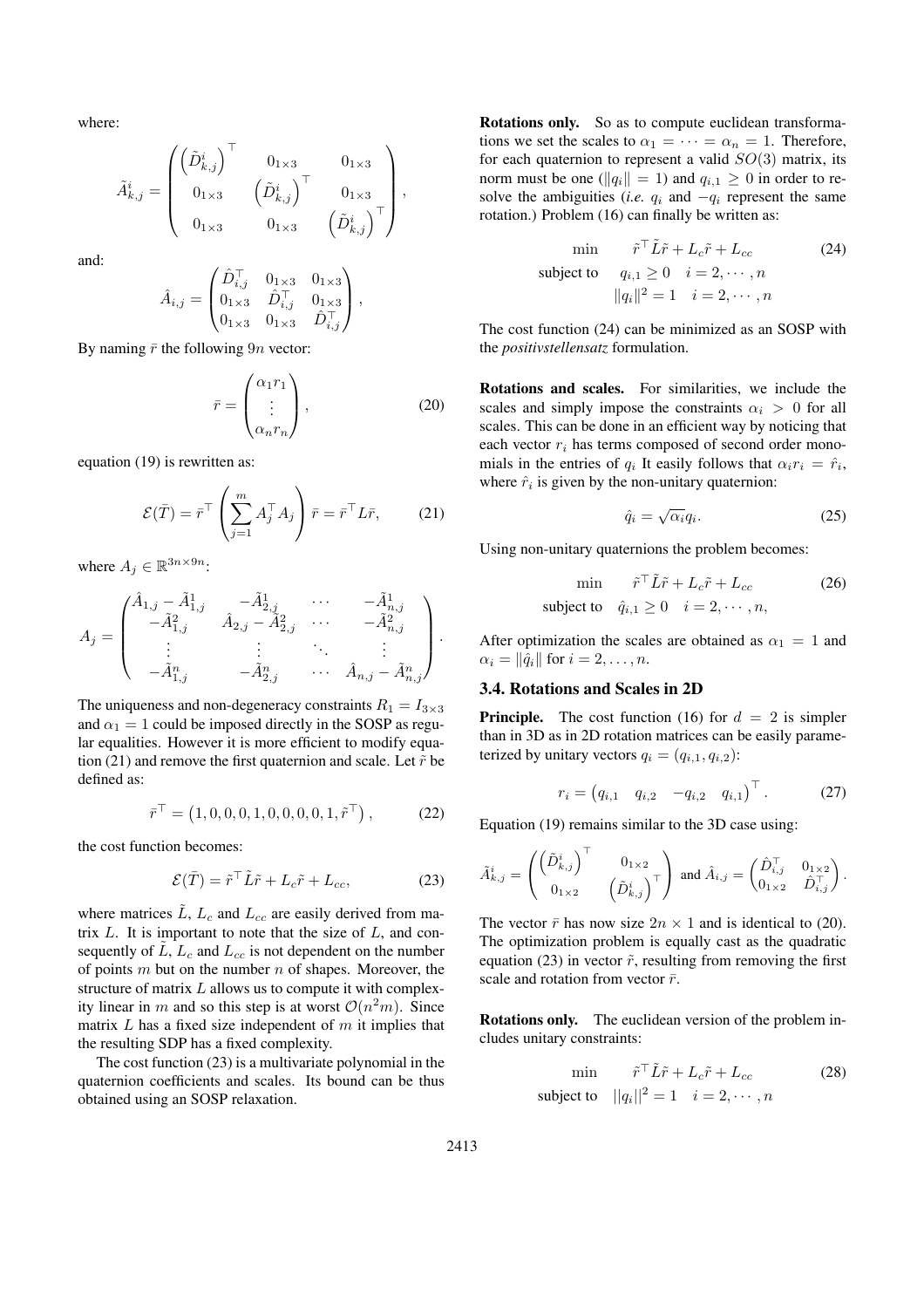**Rotations and scales.** In the similarity version we again use non-unitary vectors  $\hat{q}_i = \alpha_i q_i$  giving the following unconstrained problem:

$$
\min \quad \tilde{r}^\top \tilde{L}\tilde{r} + L_c \tilde{r} + L_{cc} \tag{29}
$$

The scales are obtained after optimization as in the 3D case.

# **4. Experimental Results**

We tested our algorithms with both simulated and real data. In all cases we tested the euclidean (EUC-SOS) and the similarity (SIM-SOS) versions of our algorithms in 2D and 3D. We compared our algorithmed to classical alternation (EUC-ALT and SIM-ALT for euclidean and similarity respectively.) We used the alternation algorithm drafted in §2.2 using the solution of [5] to the absolute orientation problem. As in our algorithm we fix  $R_1 = I$  and  $\alpha_1 = 1$ in alternation algorithms. In all experiments we compared the value of the cost function (3) between the different algorithms; this reflects the accuracy that is reached since this cost is the negative log likelihood. SOSP are solved using SeDuMi and the SOSTools package [9].

### **4.1. Simulated Data**

**Data generation.** The reference shape is generated by drawing  $m = 50$  points in an origin-centered hyper-sphere of unit radius. Each of the  $n = 5$  affine transformations is randomly generated by selecting  $d+1$  control points into the unit hypersphere. Euclidean transformations are obtained as the orthonormal part of each affine transformation using QR factorization and ensuring positiveness of the determinant. The generated shapes are obtained by applying the  $n$  transformations to the  $m$  reference points. Non-rigidity and noise are both modeled by an additive gaussian process with variance  $\sigma^2 = 1$ . Missing data are obtained by erasing points with  $\tau = 0.5$  (50% missing data.)

**Experiments.** Each experiment is run 100 times and we report average (RMS) values. The ranges are the following:  $\sigma^2 = 0 \dots 2$ ;  $n = 2, \dots, 5$ ;  $m = 10, \dots, 50$ ;  $d = 2, 3$ ;  $\tau = 0 \dots 7$ .

As can be seen in figure 2 both EUC-ALT and EUC-SOS achieve the same level of accuracy in all experiments. Surprisingly the alternation approach is performing very well for euclidean transformations. This is however not the case when scales are incorporated to the problem. In those cases the alternation approach gets stuck in a local minimum in almost all experiments while SIM-SOS reduces the error considerably.

### **4.2. Real Data**

We tried our algorithms on two real datasets. The first dataset contains  $n = 5$  2D shapes with  $m = 40$  2D points that represent a human face with different poses in front of a camera. This dataset includes missing data ( $\tau \approx 0.1$ ) when the face turns, as it suffers from self-occlusion.

In figure 3a to 3d the reference shape is shown in thick in front of the set of transformed shapes  $\alpha_i R_i D_i + t_i$  for all methods. This gives an idea of the error in the reference frame. Below each figure the error is given. As was expected SIM-SOS outperforms the other methods. The computational times of this experiment are shown below figure 3. The proposed methods are slower than alternation.

The second dataset corresponds to 3D point coordinates given by Motion Capture (MOCAP) sensors, available from the HumanEVA [12] database. The dataset has  $n = 5$ shapes corresponding to a walking person. As in the face dataset, we show in figure 3e to 3h the reference shape and the set of transformed shapes for each method.

The same conclusions are obtained from this experiment; SIM-SOS achieves the lowest error. The processing time in this case increases compared to the 2D case.

#### **5. Conclusions**

We have proposed a global solution to the optimal (maximum likelihood) generalized procrustes analysis problem. Our algorithms are the first in the literature that feature these characteristics. Experimental results show that the popular alternation approach falls in local minima when similarities are estimated, while the global minimum is at a significantly lower cost, as our algorithms show. Our algorithms use the SOS theory and reduce the problem at hand to simple SDP, then solved using SeDuMi.

One possible improvement on which we are currently working concerns the computational time required by our algorithms. They are more computationally expensive than simple alternation, taking seconds to register a couple of shapes in our Matlab implementation.

# **References**

- [1] A. Bartoli, D. Pizarro, and M. Loog. Stratified Generalized Procrustes Analysis. In *British Machine and Vision Conference*, 2010.
- [2] I. Dryden and K. Mardia. *Statistical shape analysis*. Wiley New York, 1998.
- [3] D. Eggert, A. Lorusso, and R. Fisher. Estimating 3-D rigid body transformations: a comparison of four major algorithms. *Machine Vision and Applications*, 9(5):272–290, 1997.
- [4] J. Gower and G. Dijksterhuis. *Procrustes problems*. Oxford University Press, USA, 2004.
- [5] B. Horn et al. Closed-form solution of absolute orientation using unit quaternions. *Journal of the Optical Society of America A*, 4(4):629–642, 1987.
- [6] S. Krishnan, P. Lee, J. Moore, and S. Venkatasubramanian. Global registration of multiple 3D point sets via